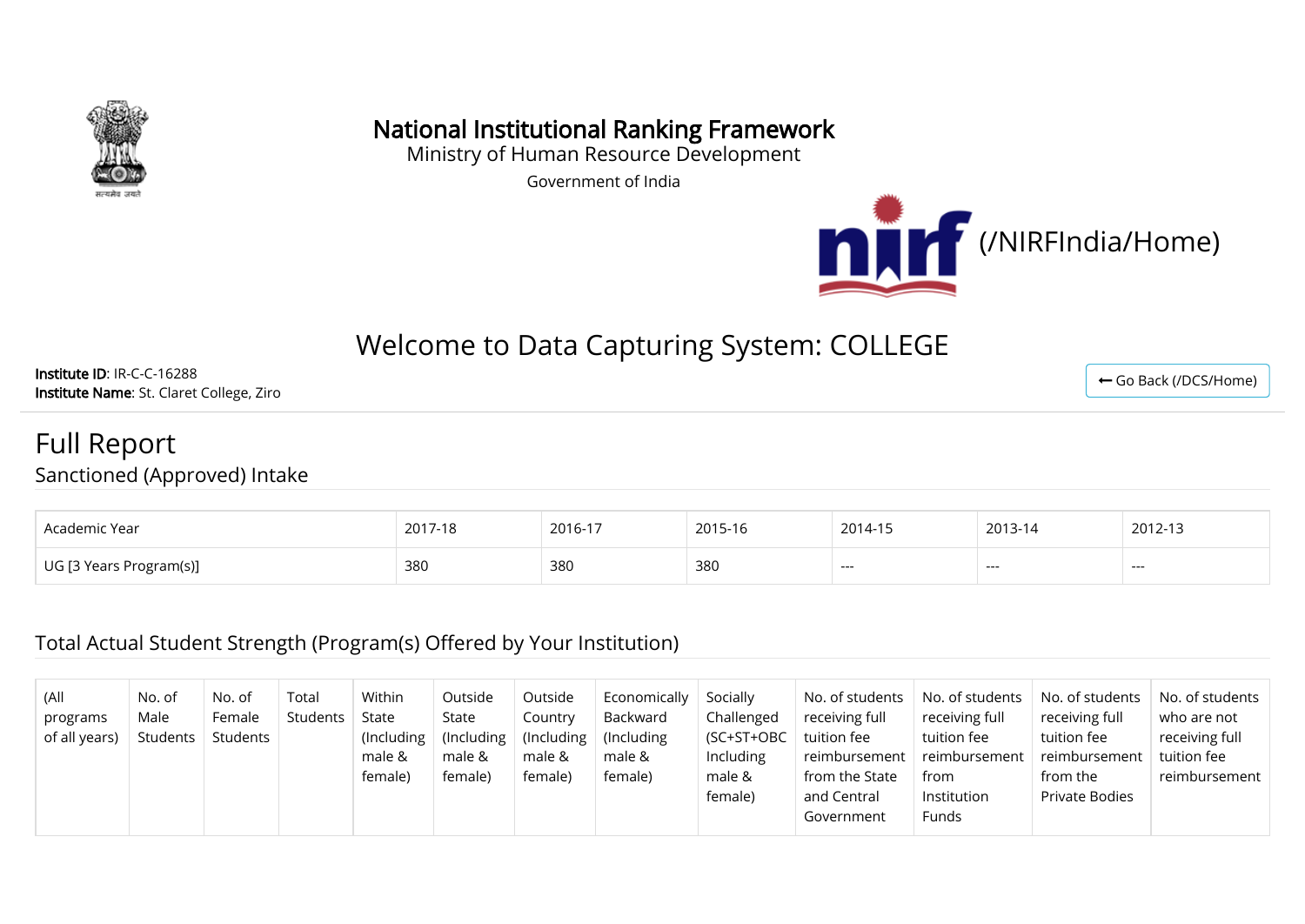| (All<br>programs<br>of all years) | No. of<br>Male<br>Students | No. of<br>Female<br>Students | Total<br>Students | Within<br>State<br>(Including<br>male &<br>female) | Outside<br>State<br>(Including)<br>male &<br>female) | Outside<br>Country<br>(Including<br>male &<br>female) | Economically<br>Backward<br>(Including)<br>male &<br>female) | Socially<br>Challenged<br>(SC+ST+OBC<br>Including<br>male &<br>female) | No. of students<br>receiving full<br>tuition fee<br>reimbursement  <br>from the State<br>and Central<br>Government | No. of students<br>receiving full<br>tuition fee<br>reimbursement<br>from<br>Institution<br>Funds | No. of students<br>receiving full<br>tuition fee<br>reimbursement<br>from the<br>Private Bodies | No. of students<br>who are not<br>receiving full<br>tuition fee<br>reimbursement |
|-----------------------------------|----------------------------|------------------------------|-------------------|----------------------------------------------------|------------------------------------------------------|-------------------------------------------------------|--------------------------------------------------------------|------------------------------------------------------------------------|--------------------------------------------------------------------------------------------------------------------|---------------------------------------------------------------------------------------------------|-------------------------------------------------------------------------------------------------|----------------------------------------------------------------------------------|
| UG [3 Years<br>Program(s)]        | 335                        | 457                          | 792               | 762                                                | 30                                                   | 0                                                     | 0                                                            | 783                                                                    | 672                                                                                                                | 25                                                                                                | 65                                                                                              | 21                                                                               |

### Placement & Higher Studies

|                  | UG [3 Years Program(s)]: Placement & higher studies for previous 3 years |                                                    |                  |                                                          |                              |                                                      |                                                |  |  |  |  |  |
|------------------|--------------------------------------------------------------------------|----------------------------------------------------|------------------|----------------------------------------------------------|------------------------------|------------------------------------------------------|------------------------------------------------|--|--|--|--|--|
| Academic<br>Year | No. of first year<br>students intake in the<br>year                      | No. of first year students<br>admitted in the year | Academic<br>Year | No. of students graduating in<br>minimum stipulated time | No. of<br>students<br>placed | Median salary of placed<br>graduates (Amount in Rs.) | No. of students selected<br>for Higher Studies |  |  |  |  |  |
| $(2013-14)$      | 380                                                                      | 305                                                | $(2015-16)$ 113  |                                                          | 0                            | 0 (Zero)                                             | 68                                             |  |  |  |  |  |
| $(2014-15)$      | 380                                                                      | 325                                                | $(2016-17)$      | 168                                                      | 0                            | 0 (Zero)                                             | 109                                            |  |  |  |  |  |
| $(2015-16)$      | 380                                                                      | 346                                                | $(2017-18)$      | 214                                                      | 0                            | 0 (Zero)                                             | 121                                            |  |  |  |  |  |
|                  |                                                                          |                                                    |                  |                                                          |                              |                                                      |                                                |  |  |  |  |  |

#### Financial Resources: Utilised Amount for the Capital & Operational expenditure for previous 3 years

| Financial Year | 2017-18         | 2016-17         | 2015-16         |  |
|----------------|-----------------|-----------------|-----------------|--|
|                | Utilised Amount | Utilised Amount | Utilised Amount |  |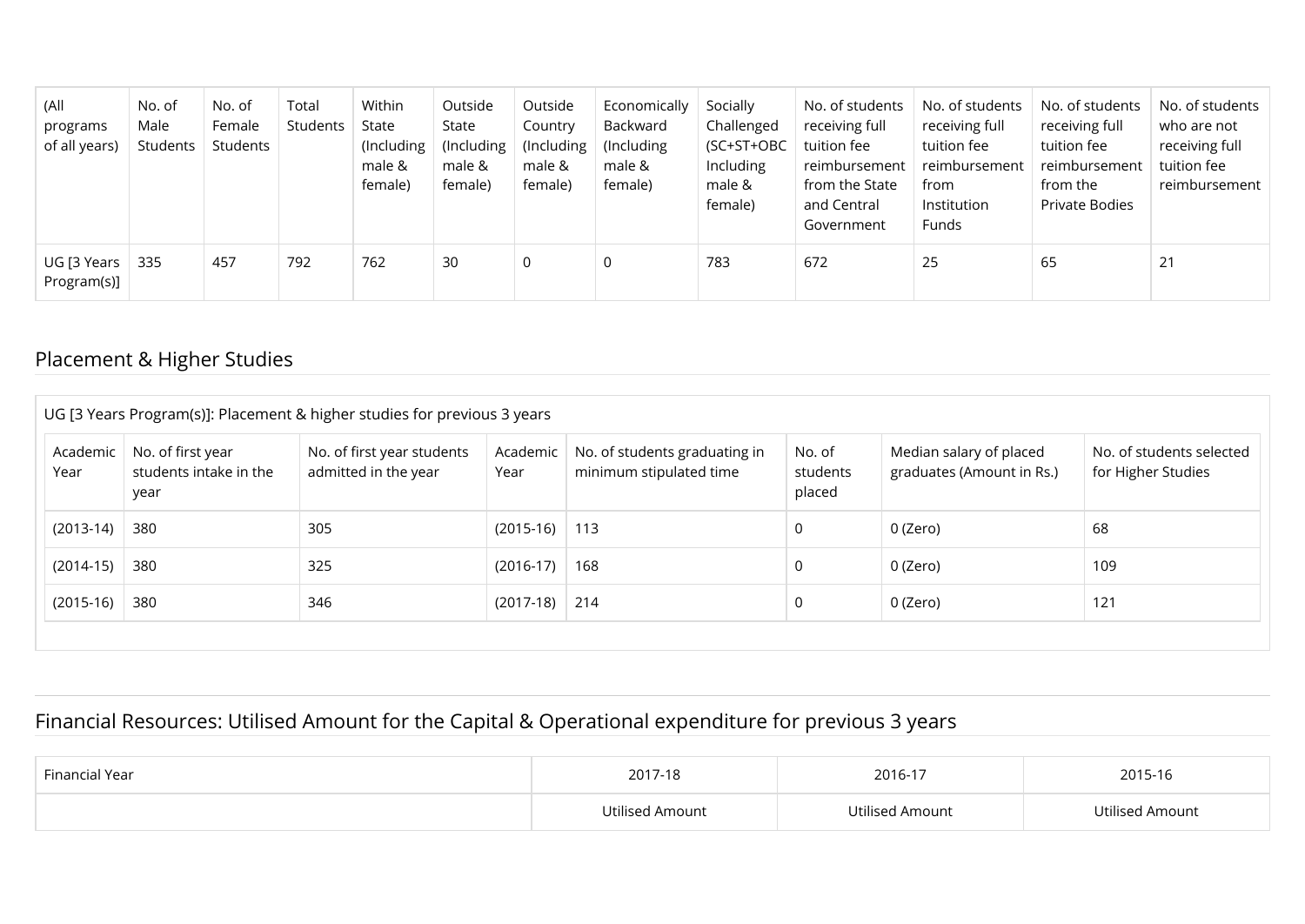| Financial Year                                                                                                                                   | 2017-18                                           | 2016-17                                       | 2015-16                                      |
|--------------------------------------------------------------------------------------------------------------------------------------------------|---------------------------------------------------|-----------------------------------------------|----------------------------------------------|
|                                                                                                                                                  | Utilised Amount                                   | Utilised Amount                               | Utilised Amount                              |
| Annual Capital Expenditure on Academic Activities and Resources (excluding expenditure on buildings)                                             |                                                   |                                               |                                              |
| Library                                                                                                                                          | 178590 (One Seven Eight Five Nine<br>Zero)        | 56526 (Five Six Five Two Six)                 | 84482 (Eight Four Four Eight Two)            |
| New Equipment for Laboratories                                                                                                                   | 0 (Zero)                                          | 484200 (Four Eight Four Two Zero<br>Zero)     | 57607 (Five Seven Six Zero Seven)            |
| Other expenditure on creation of Capital Assets (excluding expenditure<br>on Land and Building)                                                  | 452515 (Four Five Two Five One Fiv<br>e)          | 786556 (Seven Eight Six Five Five Si<br>X)    | 247870 (Two Four Seven Eight Seve<br>n Zero) |
| <b>Annual Operational Expenditure</b>                                                                                                            |                                                   |                                               |                                              |
| Salaries (Teaching and Non Teaching staff)                                                                                                       | 8881674 (Eight Eight Eight One Six<br>Seven Four) | 7610010 (Seven Six One Zero Zero<br>One Zero) | 6292725 (Six Two Nine Two Seven<br>Two Five) |
| Maintenance of Academic Infrastructure or consumables, other running<br>expenditures etc. (excluding maintenance of hostels and allied services) | 386283 (Three Eight Six Two Eight<br>Three)       | 642797 (Six Four Two Seven Nine S<br>even)    | 960368 (Nine Six Zero Three Six Eig<br>ht)   |
| Seminars/Conferences/Workshops                                                                                                                   | 325129 (Three Two Five One Two N<br>ine)          | 289139 (Two Eight Nine One Three<br>Nine)     | 246006 (Two Four Six Zero Zero Si<br>X)      |

## PCS Facilities: Facilities of physically challenged students

| 1. Do your institution buildings have Lifts/Ramps?                                                                                                     | Not available |
|--------------------------------------------------------------------------------------------------------------------------------------------------------|---------------|
| 2. Do your institution have provision for walking aids, includingwheelchairs and transportation from one building to another for handicapped students? | No            |
| 3. Do your institution buildings have specially designed toilets for handicapped students?                                                             | Not available |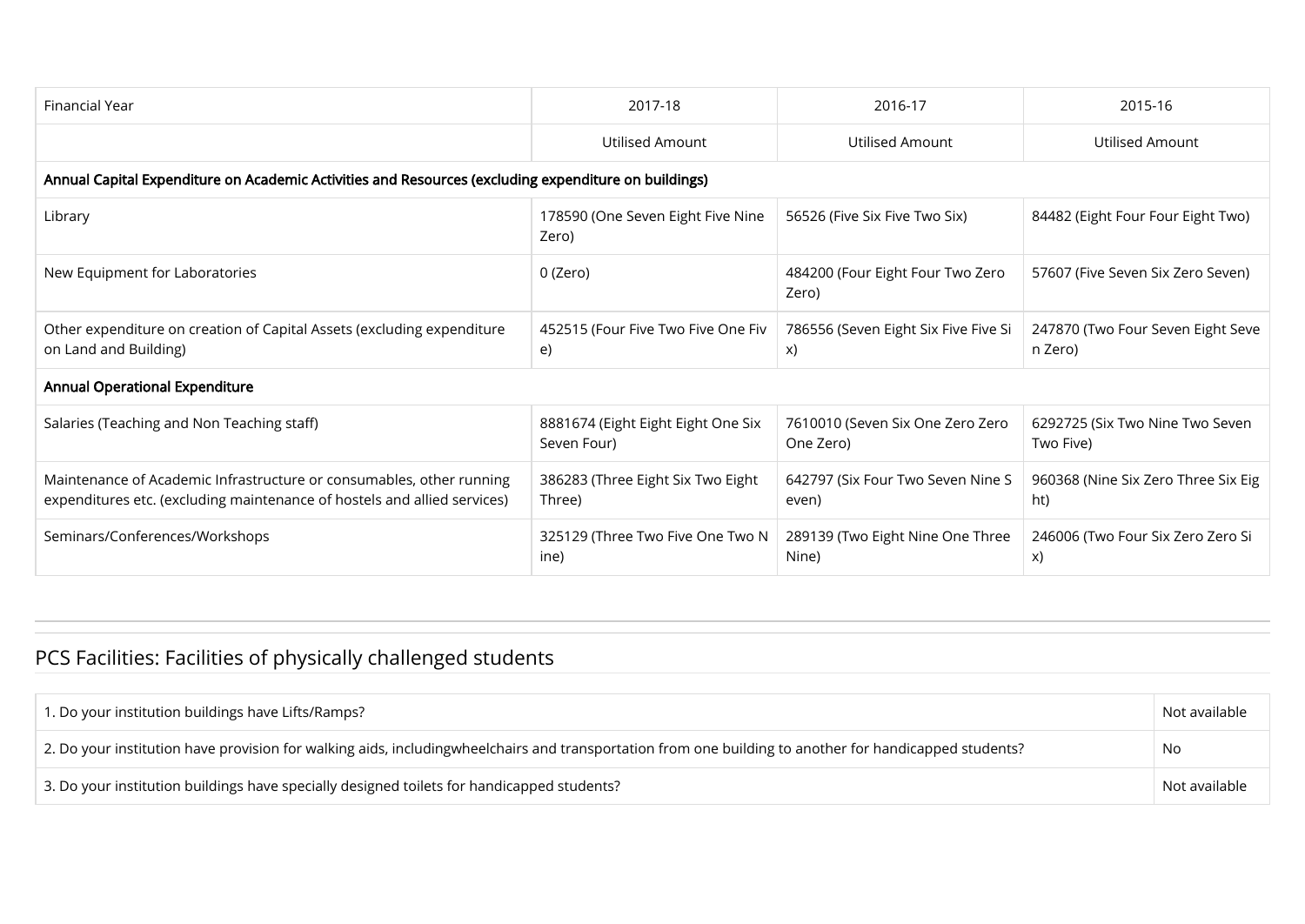### Faculty Details

1. How many faculty members of your institution have received highly reputed national/international awards/recognition from Central government agencies in the previous year (2017-18)?

| Srno           | Name                            | Age | Designation            | Gender | Qualification | Experience (In<br>Months) | Is Associated<br>Last Year | Currently working with<br>institution? | Joining<br>Date     | Leaving<br>Date | Association<br>type    |
|----------------|---------------------------------|-----|------------------------|--------|---------------|---------------------------|----------------------------|----------------------------------------|---------------------|-----------------|------------------------|
| $\mathbf{1}$   | <b>SHINY GEORGE</b>             | 42  | Assistant<br>Professor | Female | M.A           | 36                        | Yes                        | Yes                                    | $01 - 07 -$<br>2015 | ---             | Regular                |
| $\overline{2}$ | <b>MUDANG TUNYA</b>             | 30  | Assistant<br>Professor | Female | M.A           | 81                        | Yes                        | Yes                                    | $01 - 10 -$<br>2011 | ---             | Adhoc /<br>Contractual |
| 3              | SONAM S SHAH                    | 25  | Assistant<br>Professor | Female | M.A           | 24                        | Yes                        | Yes                                    | $01-07-$<br>2016    | $---$           | Adhoc /<br>Contractual |
| $\overline{4}$ | <b>BHABOKLANG</b><br>SOHKHLET   | 34  | Assistant<br>Professor | Male   | Ph.D          | 116                       | Yes                        | Yes                                    | $01 - 09 -$<br>2008 | ---             | Regular                |
| 5              | <b>REAMMY MEGA</b>              | 31  | Assistant<br>Professor | Male   | <b>NET</b>    | 30                        | Yes                        | Yes                                    | $01 - 01 -$<br>2016 | ---             | Regular                |
| 6              | <b>HENNI RINA</b>               | 29  | Assistant<br>Professor | Male   | M.A           | 54                        | Yes                        | Yes                                    | $01 - 01 -$<br>2014 | $---$           | Adhoc /<br>Contractual |
| $\overline{7}$ | <b>FULLSTARWELL L</b><br>SOHTUN | 31  | Assistant<br>Professor | Male   | M.A           | 24                        | Yes                        | Yes                                    | $01-07-$<br>2016    | ---             | Adhoc /<br>Contractual |
| 8              | <b>TAME RAMYA</b>               | 32  | Assistant<br>Professor | Male   | <b>NET</b>    | 36                        | Yes                        | Yes                                    | $01-07-$<br>2015    | ---             | Regular                |
| 9              | SANGEETA MAGAR                  | 26  | Assistant<br>Professor | Female | M.A           | 30                        | Yes                        | Yes                                    | $01 - 01 -$<br>2016 | ---             | Adhoc /<br>Contractual |

0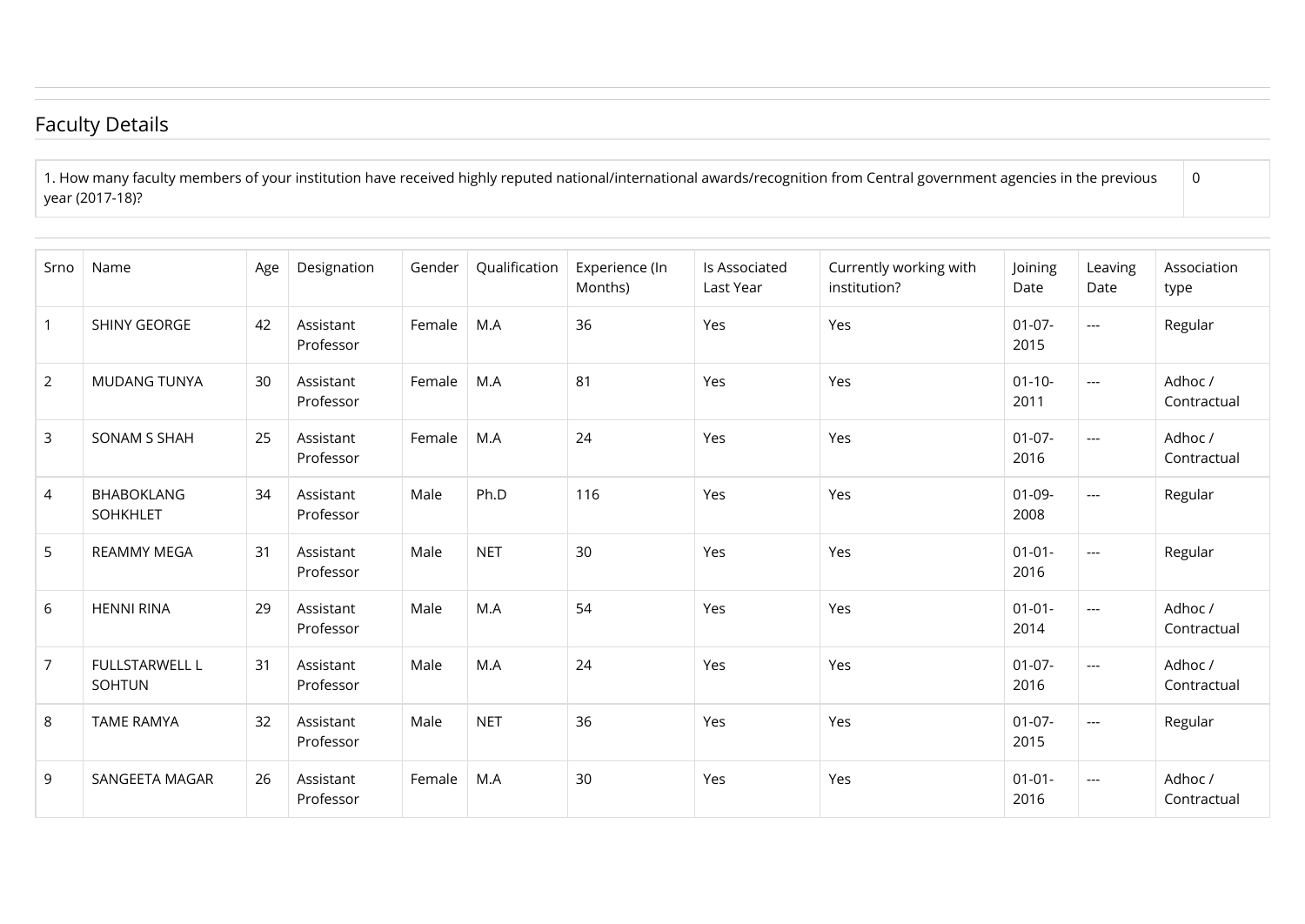| 10 | SUNDRU KECHE                          | 27 | Assistant<br>Professor | Male   | <b>SLET</b> | 24  | Yes | Yes | $01-07-$<br>2016    | $\scriptstyle\cdots$              | Regular                |
|----|---------------------------------------|----|------------------------|--------|-------------|-----|-----|-----|---------------------|-----------------------------------|------------------------|
| 11 | ASHA NANDING                          | 30 | Assistant<br>Professor | Female | <b>NET</b>  | 33  | Yes | Yes | $01 - 08 -$<br>2016 | $\scriptstyle\cdots$              | Regular                |
| 12 | <b>TAILANG RILLUNG</b>                | 30 | Assistant<br>Professor | Female | M.A         | 33  | Yes | Yes | $01 - 08 -$<br>2015 | $\hspace{0.05cm} \ldots$          | Adhoc /<br>Contractual |
| 13 | UTPAL TALUKDAR                        | 43 | Other                  | Male   | Ph.D        | 156 | Yes | Yes | $01-07-$<br>2005    | $\hspace{0.05cm} \ldots$          | Regular                |
| 14 | <b>WITHOAM SOCIA</b>                  | 33 | Assistant<br>Professor | Female | <b>NET</b>  | 132 | Yes | Yes | $02-07-$<br>2007    | $\hspace{0.05cm} \ldots$          | Regular                |
| 15 | MILLO YASUNG                          | 29 | Assistant<br>Professor | Female | M.COM       | 12  | No  | Yes | $01-07-$<br>2017    | $\hspace{0.05cm} \ldots$          | Adhoc /<br>Contractual |
| 16 | <b>CHOW KHANSENG</b><br><b>MANANG</b> | 29 | Assistant<br>Professor | Male   | <b>SLET</b> | 8   | No  | Yes | $01-09-$<br>2017    | ---                               | Regular                |
| 17 | VAJANA THAKURIA                       | 39 | Assistant<br>Professor | Female | M. Phil     | 117 | Yes | Yes | $01 - 08 -$<br>2008 | ---                               | Regular                |
| 18 | <b>DANI YAMI</b>                      | 27 | Assistant<br>Professor | Female | <b>SLET</b> | 32  | Yes | Yes | $01-09-$<br>2015    | $\hspace{0.05cm} \ldots$          | Regular                |
| 19 | ANGI NOMASAY<br><b>YOBIN</b>          | 25 | Assistant<br>Professor | Female | <b>NET</b>  | 13  | No  | Yes | $01-07-$<br>2017    | $\hspace{0.05cm} \ldots$          | Regular                |
| 20 | <b>JUNU ELAPRA</b>                    | 25 | Assistant<br>Professor | Female | M.A         | 13  | No  | Yes | $01-07-$<br>2017    | $\hspace{0.05cm} \ldots$          | Adhoc /<br>Contractual |
| 21 | <b>DANI LALYANG</b>                   | 36 | Assistant<br>Professor | Male   | <b>NET</b>  | 144 | Yes | Yes | $01-07-$<br>2006    | $\hspace{0.05cm} \ldots$          | Regular                |
| 22 | <b>RUBU RILLUNG</b>                   | 27 | Assistant<br>Professor | Female | M.COM       | 24  | Yes | Yes | $01-07-$<br>2016    | $\hspace{0.05cm} \dashrightarrow$ | Adhoc /<br>Contractual |